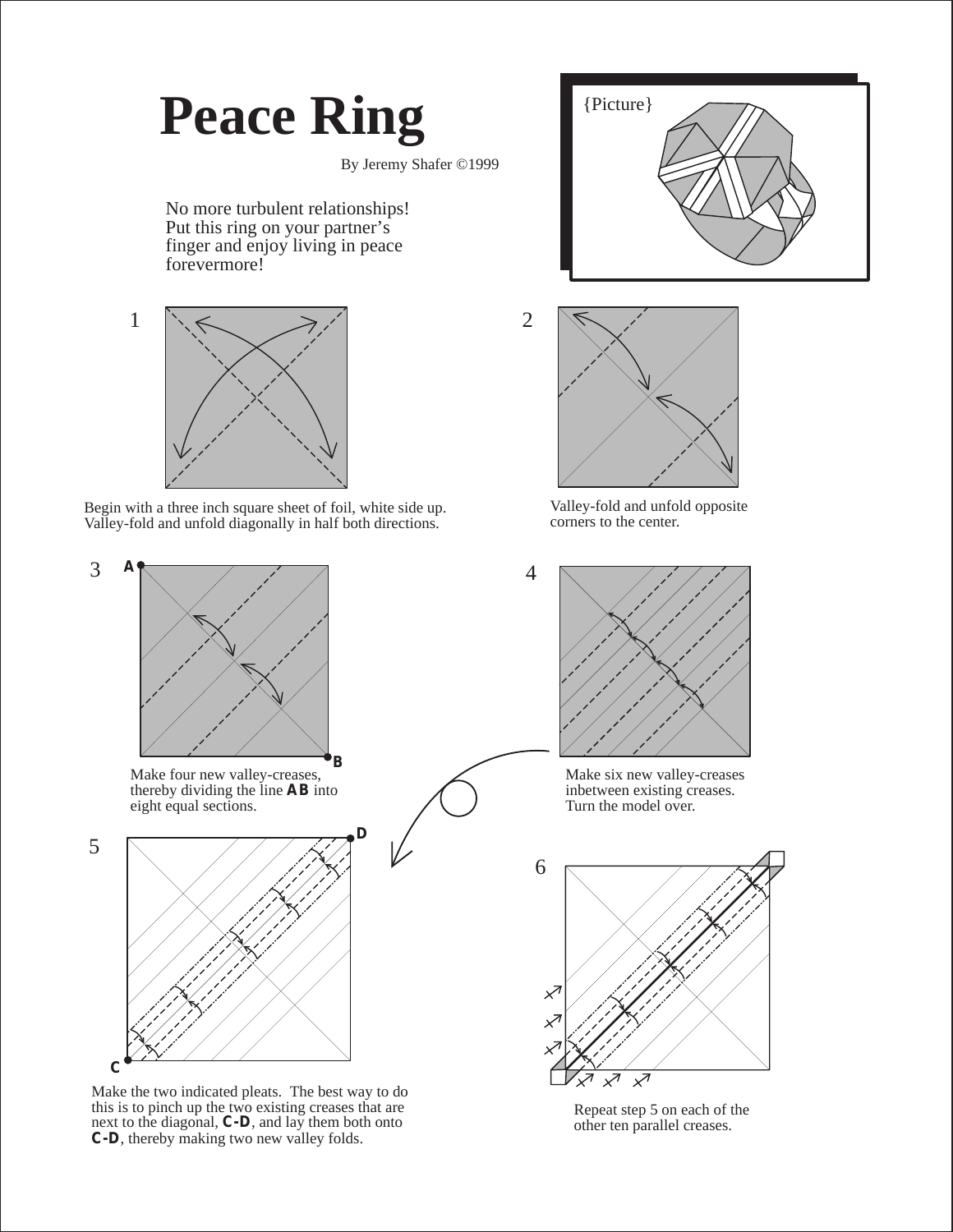Create an equal border around the square by mountain-folding along the edges. What happens at the corners? Rabbit-ear at the left and right and swivel fold at the top and bottom. The line thickness of the peace sign will be double that of this border.

**B A**



Valley-fold the left flap down bringing point **A** to point **B**. Do the same with the right flap.

Mountain-fold the bottom behind folding through points **C** and **D**.



Valley-fold the front end to the right.



Repeat steps 12 and 13 on

16



Valley-fold along the creases existing on the back.







valley fold and unfold **A** to **B**, **A** to **C**, **D** to **B** and **D** to **C**.